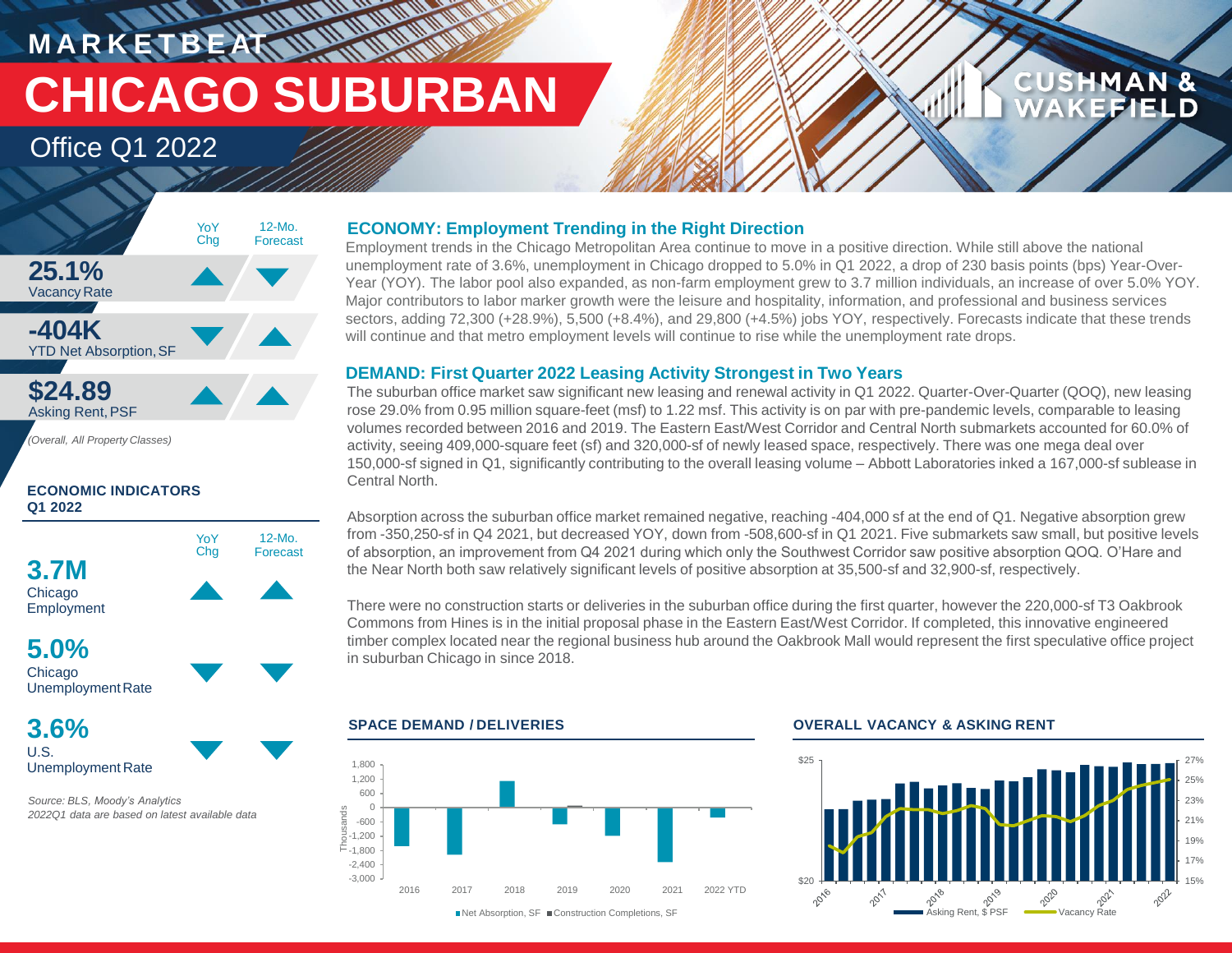## **MARKETBEAT 11 MMWWWW TENERAL MARKETING CHICAGO SUBURBAN** Office Q1 2022

## **SUPPLY: Overall Vacancy Increases While Sublease Vacancy Decreases**

Q1 2022 saw a continuance of trends from previous quarters, recording an increase in both overall and direct vacancies while sublease vacancy recorded a minor decrease. Overall vacancy increased 30 bps QOQ to 25.1%. Notable move-outs include Sentinel Technologies Inc in the Eastern East/West Corridor vacating 72,000-sf and Nicor National in the Western East/West Corridor vacating 65,000-sf. The submarkets with the largest vacancy were North DuPage and Central Northwest at 31.7% and 32.9% overall, respectively. Conversely, the Far North and Southwest Corridors have the lowest overall vacancies at 9.1% and 10.5%, though these submarkets have low office inventory compared to other suburban submarkets.

Sublease fell by 10 bps to 1.5%, or 1.4 msf, the lowest since Q3 2020. Sublease vacancies are largely concentrated within Central North, Central Northwest, and Eastern East/West Corridor. Collectively these submarkets account for 75% of sublease vacancies. Overall sublease availability stands at 3.7 msf, meaning there is an additional 2.3 msf of sublease space being marketed for future occupancy.

## **PRICING: Asking Rents Remain Flat Across Region**

Overall asking rent growth for all classes of suburban office space remains flat but varies considerably across submarkets. Overall asking rents edged up just \$0.03 (0.1%), while class A and B rents fell \$0.08 (-0.25%) and \$0.03 (-0.1%) QOQ to \$29.74 per-square-foot (psf) and \$22.74 psf, respectively. These decreases were driven largely by significant drops in asking rental rates in a few key markets, namely the Far Northwest, Near North, and North DuPage. North DuPage in particular saw a dramatic drop in asking rental rates, falling \$1.16 (-4.7%) to \$23.02 QOQ. Increases in O'Hare (+0.9%), Central North (+1.3%), and Central Northwest (+0.5%) balanced out these losses.

## **OVERALL NEW LEASING ACTIVITY**



**CUSHMAN &** 

## **OVERALL VACANCY**



## **CURRENT SUBLEASE AVAILABILITY**



## **OUTLOOK**

- Leasing momentum increased YOY and QOQ, returning to typical pre-pandemic levels and will likely continue to grow as companies return to the office and evaluate their space needs.
- Vacancy in all office classes will likely continue to grow, but the pace at which vacancies are coming back to the market will slow.
- As 2.3 msf of sublease space comes available in future quarters, the current trend of declining sublease vacancy will be challenged.
- Rents will remain flat or even decrease slightly as competitively priced subleases hit the market. 0.0% and the masket of the computation of the computation of the control of the control of the control of the southwest o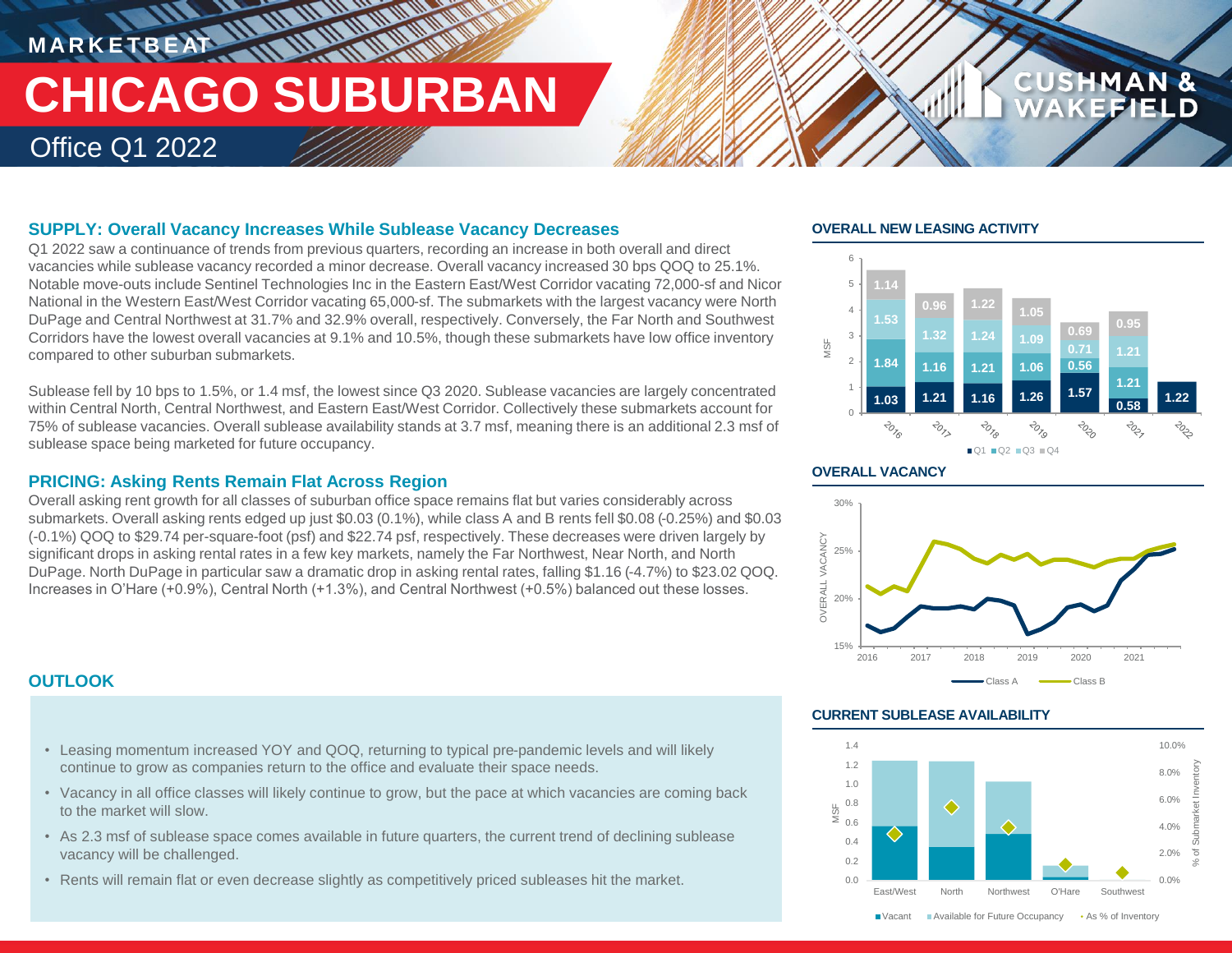## **M A R K E T B E AT**

# **CHICAGO SUBURBAN** Office Q1 2022

**USHM** 

**ELD** 

## **MARKET STATISTICS**

| <b>SUBMARKET</b>                              | <b>INVENTORY</b><br>(SF) | <b>DIRECT</b><br><b>VACANT</b><br>(SF) | <b>SUBLET</b><br><b>VACANT</b><br>(SF) | <b>OVERALL</b><br><b>VACANCY</b><br><b>RATE</b> | <b>CURRENT QTR</b><br><b>OVERALL NET</b><br><b>ABSORPTION(SF)</b> | <b>YTD OVERALL</b><br><b>NET ABSORPTION</b><br>(SF) | <b>YTD LEASING</b><br><b>ACTIVITY (SF)</b> | <b>UNDER</b><br><b>CNSTR</b><br>(SF) | <b>OVERALL AVG</b><br><b>ASKING RENT (ALL</b><br><b>CLASSES)*</b> | <b>OVERALL AVG</b><br><b>ASKING RENT</b><br>(CLASS A)* |
|-----------------------------------------------|--------------------------|----------------------------------------|----------------------------------------|-------------------------------------------------|-------------------------------------------------------------------|-----------------------------------------------------|--------------------------------------------|--------------------------------------|-------------------------------------------------------------------|--------------------------------------------------------|
| Far Northwest                                 | 4,073,919                | 1,079,782                              | 77,370                                 | 28.4%                                           | $-29,569$                                                         | $-29,569$                                           | 13,690                                     | $\mathbf 0$                          | \$18.31                                                           | N/A                                                    |
| <b>Central Northwest</b>                      | 18,302,999               | 5,704,470                              | 313,005                                | 32.9%                                           | $-209,727$                                                        | $-209,727$                                          | 149,495                                    | $\circ$                              | \$23.46                                                           | \$27.77                                                |
| North DuPage                                  | 3,740,705                | 1,093,092                              | 93,287                                 | 31.7%                                           | 6,723                                                             | 6,723                                               | 54,926                                     | $\circ$                              | \$23.02                                                           | \$24.17                                                |
| <b>NORTHWEST TOTALS</b>                       | 26,117,623               | 7,877,344                              | 483,662                                | 32.0%                                           | $-232,573$                                                        | $-232,573$                                          | 218,111                                    | $\mathbf{0}$                         | \$22.92                                                           | \$26.93                                                |
| Far North                                     | 1,043,209                | 95,053                                 | $\circ$                                | 9.1%                                            | $\circ$                                                           | $\mathbf 0$                                         | 8,274                                      | $\circ$                              | \$16.79                                                           | N/A                                                    |
| Central North/Tri-State                       | 16,230,903               | 4,207,410                              | 306,095                                | 27.8%                                           | $-171,291$                                                        | $-171,291$                                          | 319,877                                    | $\mathbf{0}$                         | \$25.83                                                           | \$30.27                                                |
| Near North                                    | 5,506,561                | 932,043                                | 45,494                                 | 17.8%                                           | 32,864                                                            | 32,864                                              | 42,196                                     | $\circ$                              | \$27.52                                                           | \$34.51                                                |
| <b>NORTH TOTALS</b>                           | 22,780,673               | 5,234,506                              | 351,589                                | 24.5%                                           | $-138,427$                                                        | $-138,427$                                          | 370,347                                    | $\mathbf{0}$                         | \$26.02                                                           | \$31.22                                                |
| Eastern East / West                           | 22,407,028               | 4,651,924                              | 465,729                                | 22.8%                                           | $-81,587$                                                         | $-81,587$                                           | 409,587                                    | $\circ$                              | \$25.60                                                           | \$30.42                                                |
| Western East / West                           | 13,551,508               | 3,135,966                              | 102,292                                | 23.9%                                           | 10,006                                                            | 10,006                                              | 91,937                                     | $\mathbf{0}$                         | \$23.61                                                           | \$26.64                                                |
| <b>EAST / WEST TOTALS</b>                     | 35,958,536               | 7,787,890                              | 568,021                                | 23.2%                                           | $-71,581$                                                         | $-71.581$                                           | 501.524                                    | $\mathbf{0}$                         | \$24.80                                                           | \$28.94                                                |
| O'Hare                                        | 12,906,049               | 2,449,992                              | 41,282                                 | 19.3%                                           | 35,499                                                            | 35,499                                              | 121,696                                    | $\mathbf{0}$                         | \$30.08                                                           | \$36.13                                                |
| <b>Southwest</b>                              | 1,634,167                | 166,495                                | 4,791                                  | 10.5%                                           | 3,078                                                             | 3,078                                               | 11,080                                     | $\mathbf{0}$                         | \$20.60                                                           | N/A                                                    |
| <b>SUBURBAN TOTALS</b>                        | 99,397,048               | 23,516,227                             | 1,449,345                              | 25.1%                                           | $-404,004$                                                        | $-404,004$                                          | 1,222,758                                  | $\mathbf{0}$                         | \$24.89                                                           | \$29.74                                                |
| *Rental rates reflect gross asking \$psf/year |                          |                                        |                                        |                                                 |                                                                   |                                                     |                                            |                                      |                                                                   |                                                        |
| <b>CLASS</b>                                  | <b>INVENTORY</b><br>(SF) | <b>DIRECT</b><br><b>VACANT</b><br>(SF) | <b>SUBLET</b><br><b>VACANT</b><br>(SF) | <b>OVERALL</b><br><b>VACANCY</b><br><b>RATE</b> | <b>CURRENT QTR</b><br><b>OVERALL NET</b><br><b>ABSORPTION(SF)</b> | <b>YTD OVERALL</b><br><b>NET ABSORPTION</b><br>(SF) | <b>YTD LEASING</b><br><b>ACTIVITY (SF)</b> | <b>UNDER</b><br><b>CNSTR</b><br>(SF) | <b>DIRECT AVG</b><br><b>ASKING RENT</b>                           | <b>OVERALL AVG</b><br><b>ASKING RENT</b><br>(CLASS A)* |
| <b>CLASS A</b>                                | 38,099,172               | 9,286,326                              | 833,184                                | 26.6%                                           | $-537,262$                                                        | $-537,262$                                          | 664,491                                    | $\overline{0}$                       | \$30.15                                                           | \$29.74                                                |
| <b>CLASS B</b>                                | 44,598,773               | 10,646,091                             | 592,954                                | 25.2%                                           | 111,260                                                           | 111,260                                             | 397,650                                    | $\overline{0}$                       | \$23.01                                                           | \$22.74                                                |
| <b>CLASS C</b>                                | 16,699,103               | 3,583,810                              | 23,207                                 | 21.6%                                           | 21,998                                                            | 21,998                                              | 160,617                                    | $\mathbf{0}$                         | \$17.78                                                           | \$17.75                                                |
|                                               |                          |                                        |                                        |                                                 |                                                                   |                                                     |                                            |                                      |                                                                   |                                                        |

*\*Rental rates reflect gross asking \$psf/year*

### **KEY LEASE TRANSACTIONS Q1 2022**

| <b>PROPERTY</b>                                                | <b>SUBMARKET</b>           | <b>TENANT</b>                             | <b>RSF</b> | <b>TYPE</b>   |
|----------------------------------------------------------------|----------------------------|-------------------------------------------|------------|---------------|
| 150 South Saunders Road                                        | Central North/Tri-State    | Abbott Laboratories                       | 166,900    | New, Sublease |
| 5400 Pearl Street                                              | O'Hare                     | Advocate Health and Hospitals Corporation | 85,904     | Renewal*      |
| 2100 Spring Road                                               | Eastern East/West Corridor | Millennium Trust Company                  | 50,956     | Renewal*      |
| 3000 Lakeside Drive                                            | Central North/Tri-State    | Options Care Health                       | 43,687     | Renewal*      |
| 1701 Golf Road<br>*Renewals not included in leasing statistics | <b>Central Northwest</b>   | Siemens                                   | 23,643     | <b>New</b>    |